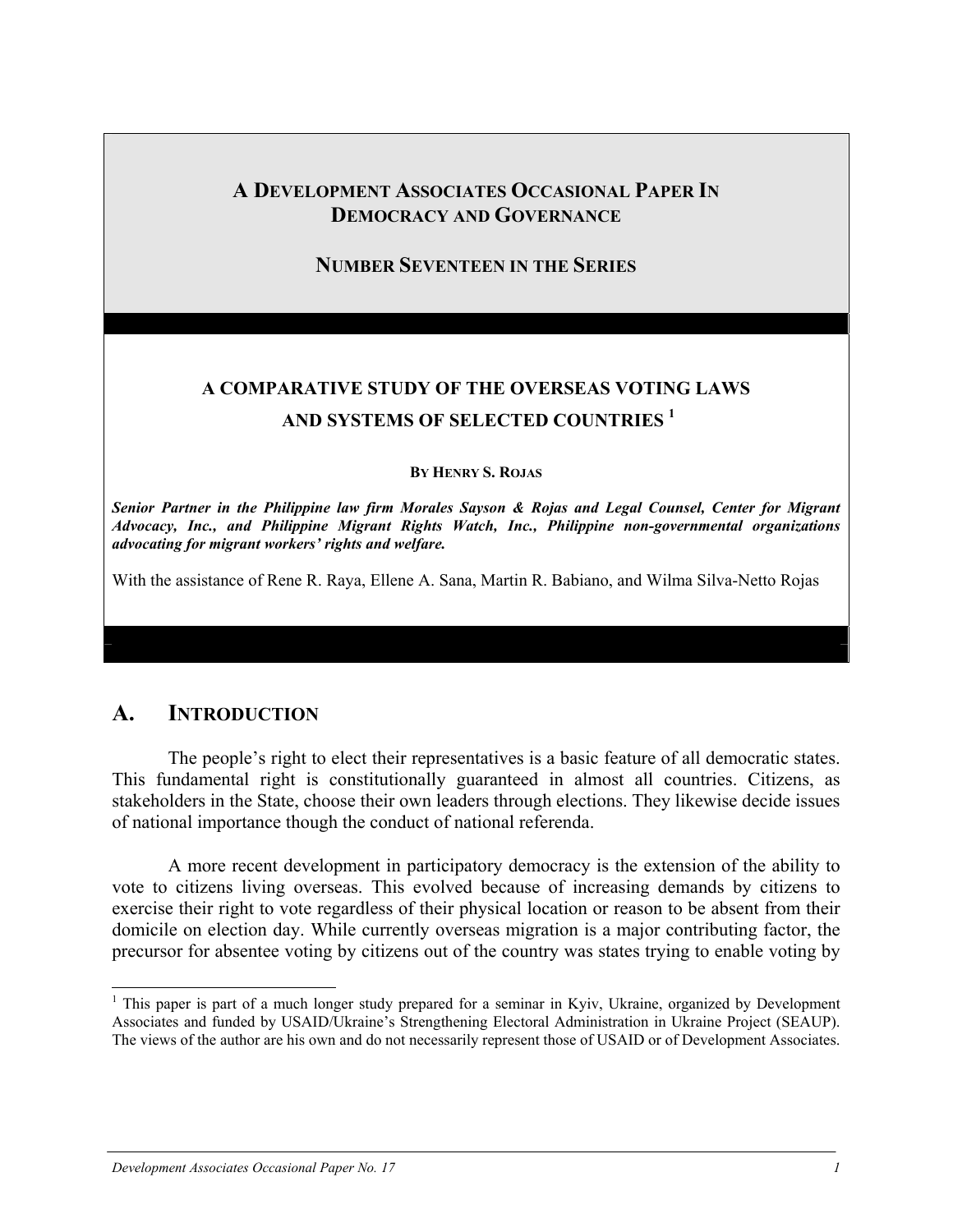members of the military fighting in World War I and II. As accommodations were made for members of the military, the process was extended to those accompanying the military and continues to be extended to other classes of citizens as globalization provides opportunities for increasing migration. Millions of people from poor and less developed countries migrate to other countries in search of jobs either as documented or undocumented workers. A significant number of them settle permanently in their country of choice. This phenomenon of overseas migration also occurs in developed countries. Millions of citizens of developed countries likewise reside outside of their country of origin, as students, as employees of firms with offices abroad, or in retirement.

 Many countries have limited experience with overseas absentee voting, having implemented it, if at all, only within the past two decades. It is the purpose of this study to examine the overseas absentee voting laws, systems and experiences of selected countries that allow voting by their citizens living abroad, and to draw lessons from these examples. Such information may be widely useful for the consideration of possible reforms in overseas absentee voting laws and systems for the purpose of encouraging greater participation by persons living abroad in the elections of their country of citizenship.

This paper offers a comparative analysis of the similarities and differences of the overseas absentee voting laws and systems of selected European, North American, and Asian countries.

## **B. COMPARATIVE ANALYSIS**

### **1. QUALIFICATIONS TO VOTE**

### *1.1 Citizenship*

Citizenship is a common qualification to vote among the 17 countries included in this comparative study, except for Australia and New Zealand, where persons other than citizens are allowed to vote. In Australia, British subjects who are registered voters on a Commonwealth electoral roll as of January 25, 1984, are allowed to vote, even if not living in Australia. In New Zealand, immigrants with permanent residence in New Zealand are allowed to vote, even if not in New Zealand at the time of the election.

### **1.2 Age**

In most countries, the usual minimum age required in order to vote is 18 as of the date of the elections. There are some variations, however. In Italy, the voting age is 18 except for the election of Senators where the voting age is 25. In Thailand, the voter must be at least 18 years old as of January 1 of the year of the election. In Indonesia, the minimum voting age is 17, but younger persons are allowed to vote if they are married or have been married. In Australia, provisional registration as a voter is allowed upon reaching the age of 17, provided that the right to vote is exercised only upon reaching the age of 18.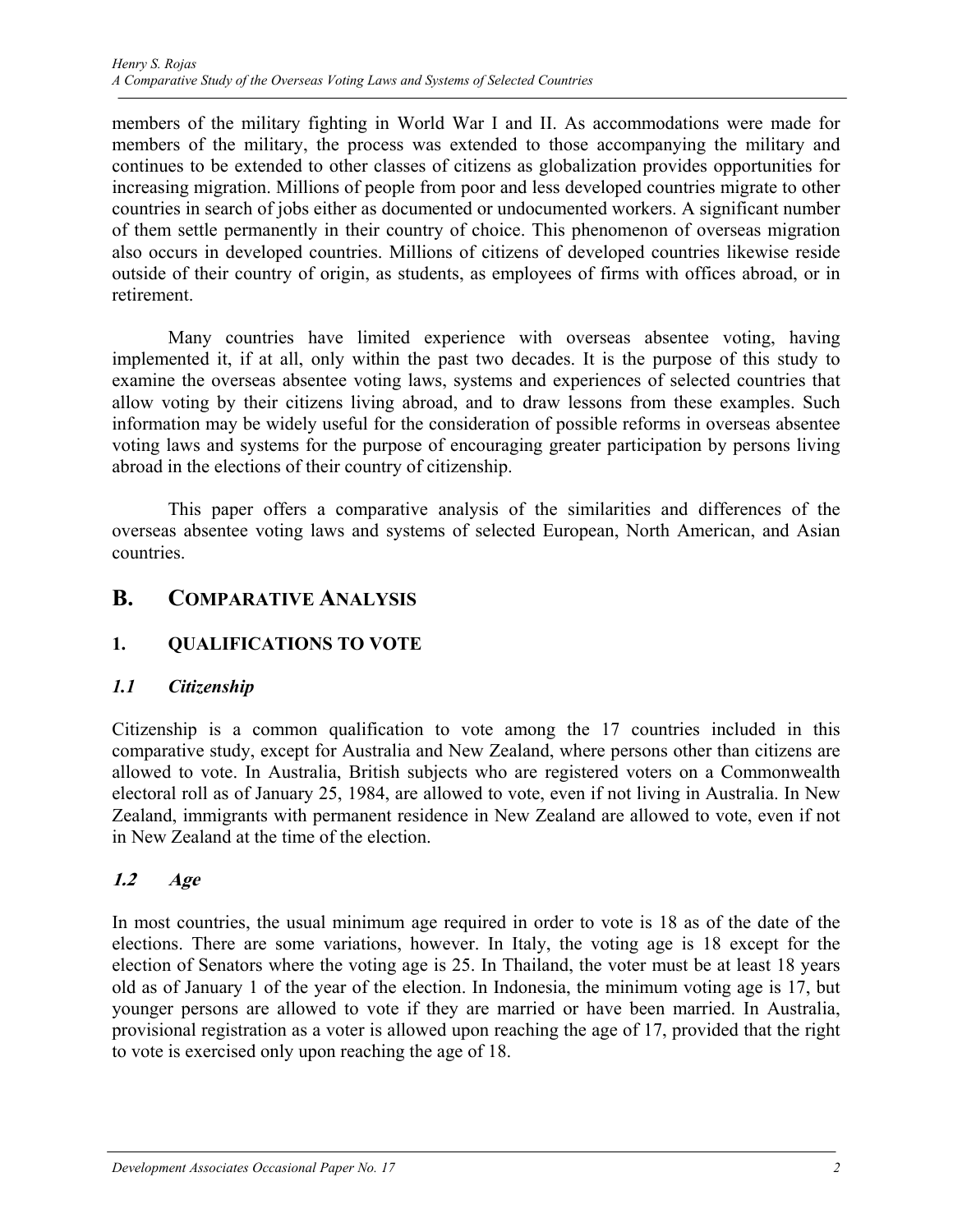#### **1.3 Conditions and Restrictions**

In some countries, certain conditions and restrictions are imposed on the right to vote while living outside the country. A common condition in several countries is the requirement of prior registration as a qualified voter in the country of citizenship.

A time restriction on the right to exercise overseas absentee voting is imposed by some countries. In Australia, the right to vote by overseas absentee ballot may be exercised only within six years after leaving Australia. Failure to return to Australia within six years results in the loss of the right to vote. However, annual extensions of registration as an overseas absentee voter are also allowed.

In Canada, the right to vote by overseas absentee ballot may be exercised only within five consecutive years after leaving Canada. The five-year restriction on the exercise of the right to vote does not apply to: (a) members of Canadian armed forces posted abroad; (b) employees in the public service of Canada or one of its provinces posted outside of Canada; (c) employees of international organizations to which Canada is a contributing member; and (d) persons living with  $(a)$ ,  $(b)$ , and  $(c)$ .

In New Zealand, citizens who are overseas absentee voters are required to have been in New Zealand within three years prior to the exercise of the right to vote overseas, or within 12 months in the case of permanent residents. This requirement does not apply to: (a) public servants or military personnel; (b) heads of diplomatic missions or posts; (c) officers or employees of the New Zealand Trade Development Board; and (d) the spouse, child or child of the spouse accompanying (a), (b), or (c). In all cases, the overseas absentee voter must have established prior permanent residence in New Zealand for an uninterrupted period of at least one year at any one time.

In the Philippines, the overseas absentee voting law is basically designed for the benefit of overseas contract workers who are most likely to return to the Philippines. Restrictions are imposed on the exercise of the right to vote by Filipino citizens who have acquired an immigrant or permanent resident status in another country. They are not allowed to vote unless they execute an affidavit declaring that they have not applied for foreign citizenship and that they shall resume actual physical permanent residence in the Philippines not later than three years from the date of approval of their registration as an overseas absentee voter.

In the United Kingdom, it is required that the overseas absentee voter must have been a registered voter in the UK within the last 15 years prior to the exercise of the right to overseas absentee voting.

Compared to the above-mentioned countries, Germany has a less restrictive policy. The German overseas voter must have established prior permanent residence in Germany for an uninterrupted period of at least three months at any one time after May 23, 1949. If the residence requirement is satisfied, the overseas voter is allowed to vote up to 25 years after leaving Germany. Failure to return to Germany after the lapse of 25 years results in the loss of the right to vote.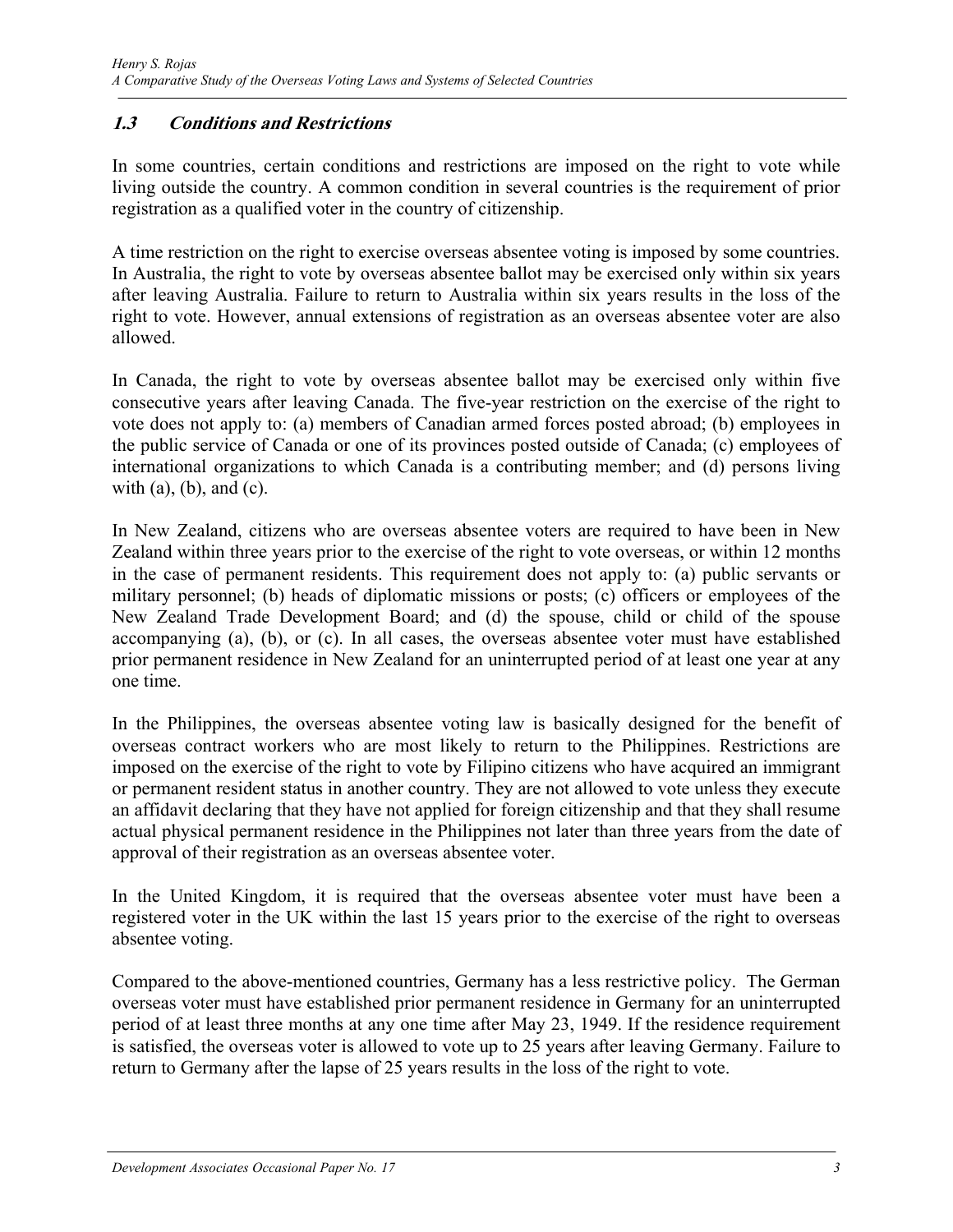In Ukraine, the right to overseas absentee voting is granted only to those Ukrainian citizens who left the country legally.

In Australia, failure to vote, whether in the country or overseas, results in automatic delisting from the registry of voters.

### **2. METHODS OF VOTING**

The two principal methods of voting used by the countries in this study are: (1) voting in person; and (2) postal voting. These voting methods are discussed in the succeeding sections together with other voting methods and the combined use of different voting methods.

### **2.1 In-Person Voting**

Voting in person requires a personal appearance by the voter at a designated polling place, established by the country of which the voter is a citizen in the foreign country where he or she is living. The polling place is often in an embassy or consulate or, more rarely, in borrowed or rented halls. Four countries in this study, Moldova, Poland, Russia and Ukraine, use the inperson voting method exclusively for overseas voting. Common to these four countries (and others) is the fact that in-person overseas voting is allowed only on election day itself.

An advantage of in-person voting is the fact that the true identity of the voter can be established by providing proof of identity (and of being registered to vote) and there is an assurance that the ballot was actually cast by the voter him/herself. A major drawback is the fact that the overseas polling stations may not be accessible to many voters during the day or days allowed for overseas voting for economic, physical disability or other reasons. This is critical for countries that have a significant voting population overseas and yet allow only one day for in-person voting. As a result, only those who can go to the polling station on election day can vote. Some countries have anticipated this problem and have provided for other mechanisms such as advance in-person voting during an extended period; allowing voting outside of the designated polling stations; and limited voting by mail, among others. In the case of the Philippines, which has an estimated seven million expatriates, advance in-person voting is allowed within 30 days up to election day for land-based voters, and up to 60 days in advance for sea-based voters (sailors).

### **2.2 Postal Voting**

Postal voting refers to the casting of votes by mail, either directly to the appropriate electoral authority of the voter's electoral district of his/her country of origin, or to his/her country's embassy or consulate that has jurisdiction over the voter. This definition of postal voting includes the personal delivery of the postal ballot to the embassies and consulates. Postal voting is used either as the exclusive or principal method for overseas absentee voting by six countries in this study, namely: Canada, Germany, Italy, Spain, United Kingdom and the United States.

In postal voting, the ballot is delivered to the voter by mail, usually together with an inner and outer envelope. The executed ballot is placed inside the inner envelope which is then placed in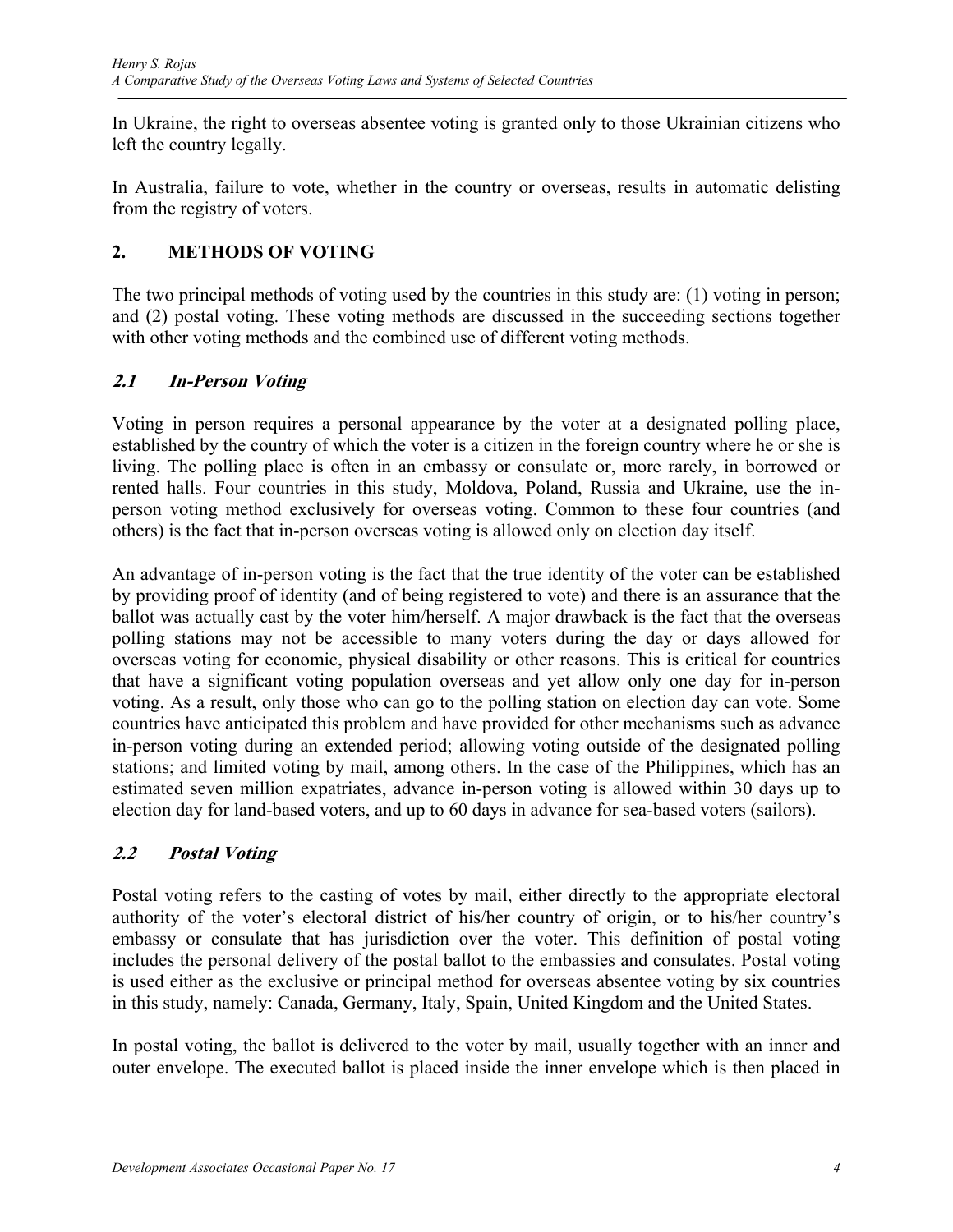the outer envelope and sent by mail to the appropriate electoral authority or to the embassy or consulate. Postage is usually provided for free.

The potential inaccessibility of the polling station to the voter is addressed by postal voting since the voter receives and returns the ballot by mail. A disadvantage of this system is the fact that the ballots may not arrive on time for the counting of votes. Usually, however, sufficient time is allowed for the overseas absentee voter to mail in his/her vote. In Australia and in several states of the United States, postal ballots are still valid and counted even if received within a specified period after election day.

A second disadvantage of postal voting is the fact that there is no complete assurance that the registered overseas voter is in fact, the person who cast his vote by mail. In the United Kingdom and Australia, it is required that the application for postal voting be witnessed. In Canada, the voter is required to submit, together with the application for overseas absentee voting, a photocopy of his/her passport or birth certificate as proof of Canadian citizenship. In Spain, proof of identity and the certificate of inclusion in the electoral census must be mailed together with the postal ballot. In the US, some states require that the application for registration as an absentee voter be notarized and some states require a witness to sign the outer, transmittal envelope attesting to the fact that the voter placed the voted ballot in the sealed inner envelope.

The United States has developed a form of postal voting that has minimized some of its disadvantages—a write-in absentee ballot that is pre-positioned overseas at embassies, consulates, military installations and with some organizations of American citizens abroad. In the event a voter does not receive the regular absentee ballot in sufficient time to vote it and return it to be counted, the voter may obtain a write-in absentee ballot and either write-in the candidate's name or political party affiliation and send the write-in ballot to be counted. However, the voter must have requested a regular absentee ballot at least 30 days before the election and be otherwise eligible to vote in order to be eligible to use the write-in ballot. The local election official, upon receiving a write-in absentee ballot, verifies that the voter made a timely request for a regular absentee ballot and holds the write-in ballot until the appointed time to count absentee ballots. If the regular absentee ballot is received in time to be counted and the voter has also submitted a write-in ballot, the write-in ballot is not counted. This was instituted as a backup for out of country citizens living or working in remote areas, such as missionaries, or areas with infrequent mail service, such as submariners.

### **2.3 Other Methods of Voting**

The other methods of overseas absentee voting are proxy voting, as in the case of the United Kingdom, and voting by facsimile transmission (fax) as in the case of the United States and New Zealand under certain conditions.

In proxy voting an overseas absentee voter is allowed to appoint his/her proxy to vote in person in his/her country of origin. Among the countries subject of this study, only the United Kingdom allows proxy voting.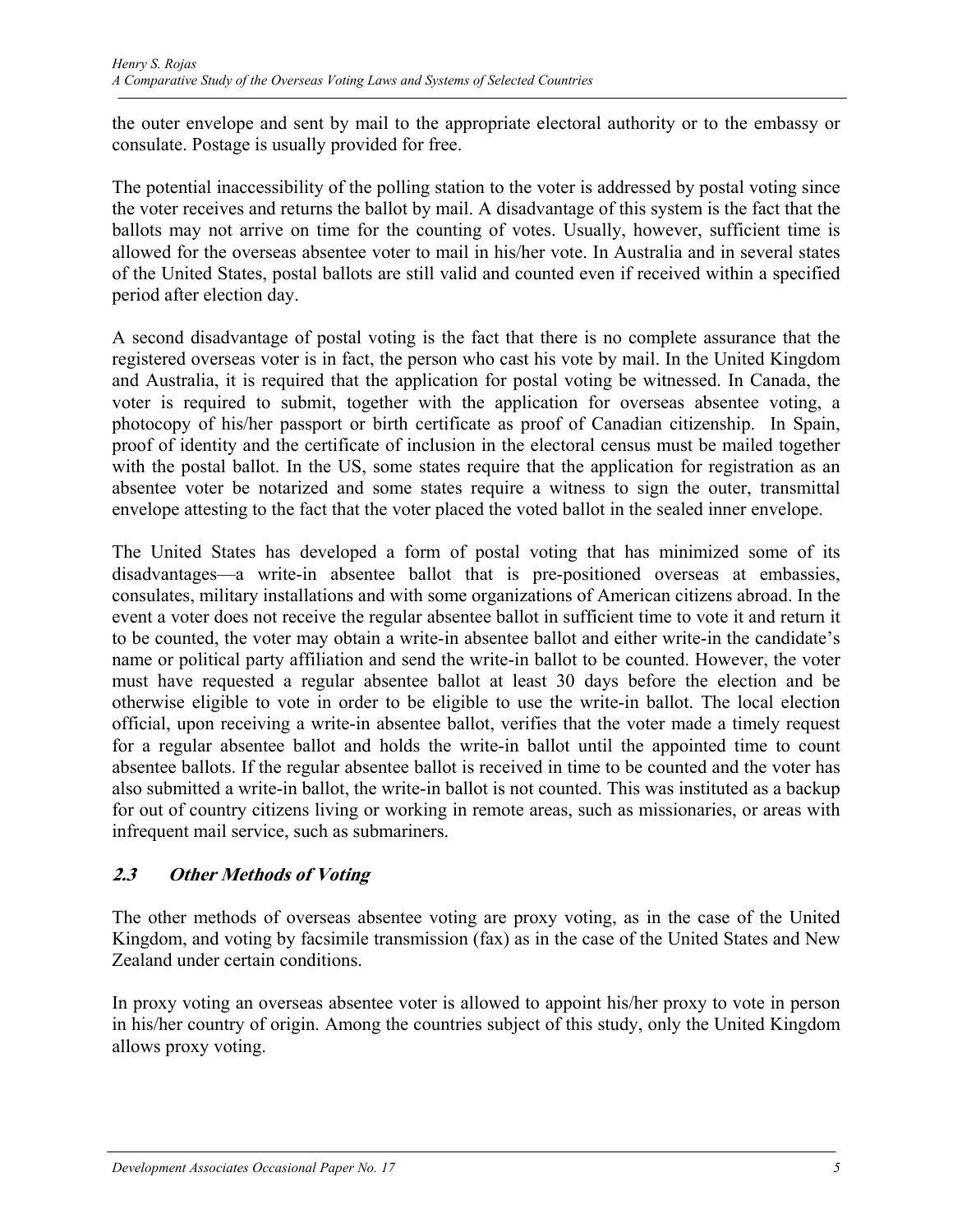Voting by fax was introduced recently in New Zealand as an additional option for overseas voters.<sup>2</sup> Voting by fax is allowed in some states in the United States if conditions do not allow for timely receipt and return of election materials. Voting by fax was authorized by all US states in the 1990 elections for military and citizens located in the Middle East associated with Operation Desert Storm. Use of the Internet for overseas absentee voting is not currently used by any country subject of this study, although it is being studied with pilot trials in some countries.

## **2.4 Combinations of Voting Methods**

Some countries use a combination of different voting methods to ensure greater participation of overseas voters in the electoral exercise. Seven countries subject of this study, namely: Australia, Indonesia, Lithuania, New Zealand, Philippines, Thailand and Portugal, use both in-person voting and postal voting for overseas voting. In the case of Australia, it is the choice of the overseas voter whether he/she votes in person or applies for a postal ballot. In the Philippines, where overseas voting is a very recent experience, postal voting was allowed on an experimental basis for overseas voters in countries with efficient postal systems, such as Canada, United Kingdom and Japan, in the May 2004 elections. The expansion or restriction of the use of postal voting for future Philippine elections is under evaluation.

In Thailand, postal voting is allowed only in countries where the number of registered overseas voters is less than 500. In Portugal, postal voting is allowed for the election of members of Parliament and representatives to the European Union. In-person voting is used for the election of the President of Portugal.

### **3. METHODS OF REGISTRATION**

There are several ways of classifying the registration system for overseas absentee voters: (a) by source of information; (b) by place of registration; and (c) by method of registration.

### **3.1 By source of Information**

In countries such as Germany, Italy and Lithuania, the overseas voters' lists are principally sourced from the local census bureaus or population register of the countries where the voters are physically present. In the case of Italy, information available in the countries' consulates (where citizens are expected to register their presence in the jurisdiction) is also used in the preparation of the voters' list. In countries such as the Philippines, Poland and Thailand, the voters' lists are principally sourced from the registration of overseas absentee voters conducted by the diplomatic and consular missions abroad. In all these cases, qualified voters need not apply for registration since their names are automatically included in the voters' list.

Consular registration lists have also been used by Ukraine, but the procedure has been criticized because only 300,000 of the estimated 7 million Ukrainians living abroad are registered at their embassies and consulates. Parliament has recently amended the law to provide for the establishment of special overseas polling stations to register voters, and to allow for applications for absentee ballots by mail from local election authorities in Ukraine.

 $\overline{a}$ 2 http://www.elections.org.nz/votin/mresources-chn.html.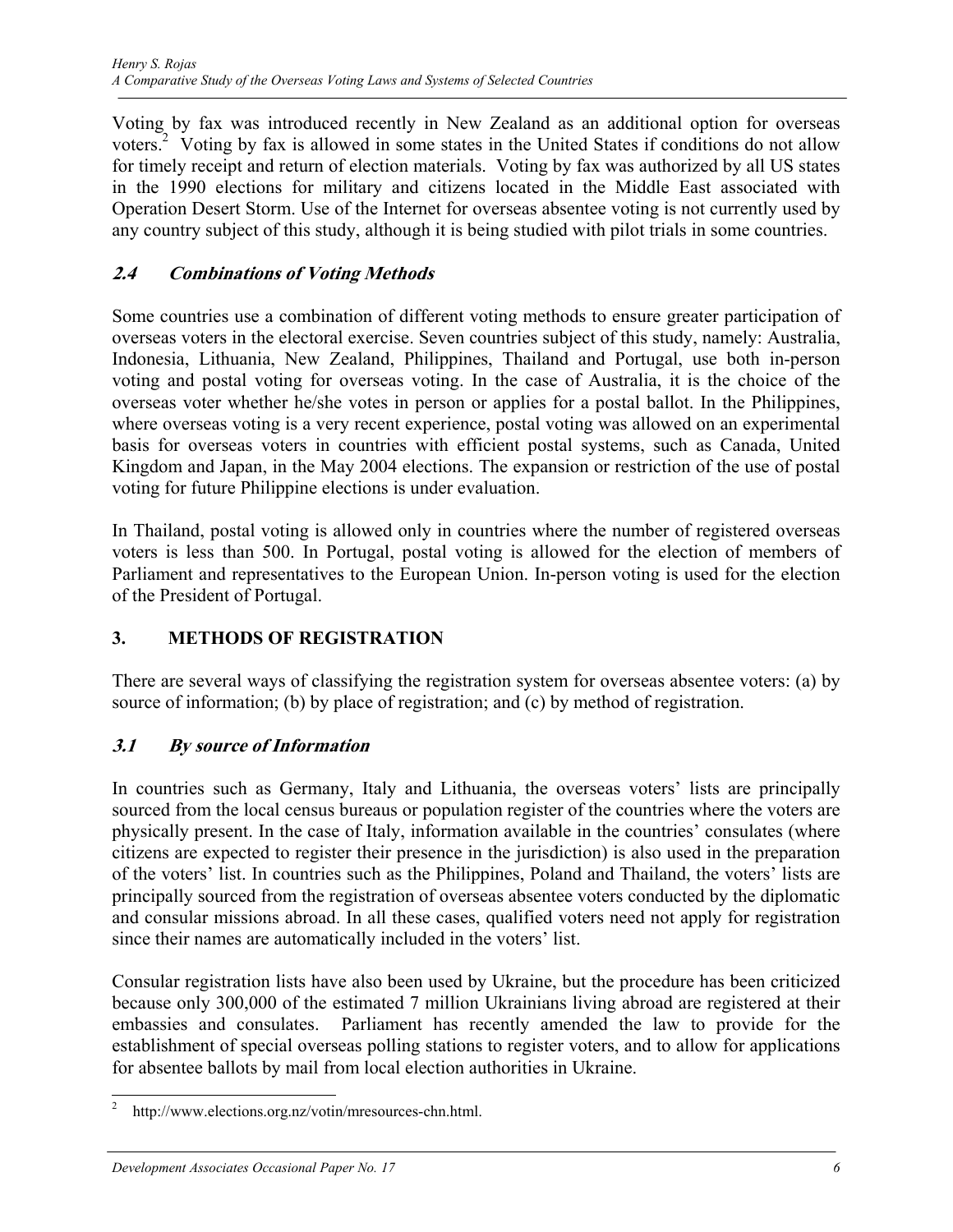In countries such as Australia, Canada, New Zealand, Spain, United Kingdom and the United States, the overseas absentee voter is required to apply as an overseas absentee voter to the authorities of his/her electoral district in the home country. This method of registration is usually employed by countries using postal voting. A disadvantage of this system is that voters may have little or no connection with the home electoral district, and yet remain passionately interested in major elections.

### *3.2 By place of Registration*

In countries that primarily use postal voting for overseas absentee voting such as Canada, Germany, the United Kingdom and the United States, the registration of overseas absentee voters is usually done by the local electoral board in their home country. The embassies and consulates usually perform a secondary role by providing registration information and assistance to the overseas voters. The registration of overseas absentee voters by countries using in-person voting is usually done by the diplomatic missions and consulates.

#### *3.2 By method of Registration*

The registration of overseas voters in countries using the postal voting system is done by mail. Registration in countries using the in-person system is usually done in person at the diplomatic missions and consulates, although in some cases persons possessing a registration card or certificate from their home country may vote on election day by presenting this evidence of prior registration.

#### **4. REQUESTING AND DELIVERING BALLOTS TO OVERSEAS VOTERS**

In countries using the postal voting method such as the United States and Canada, the application for registration as an overseas absentee voter also serves as the request for a postal ballot. In some countries like the Philippines and Australia, a separate application for postal voting is required for each election.

In voting by mail, the ballots are obviously sent to the voter by mail, along with instructions for postal voting and, in some countries, information on the list of candidates. In the case of voting in person, the ballots are given to the voter in the polling station.

#### **5. PERIODS FOR VOTING**

The period for voting varies from country to country. In the case of in-person voting, the voting period ranges from voting on election day only to as much as 60 days before voting day. Voting conducted before election day is called advance or early voting. On the other hand, the voting period for postal voting is generally allowed from the date of receipt of the postal ballot up to election day. In some countries, votes cast by mail that are received as late as 15 days after election day are still valid and counted, but in most cases they must be postmarked not later than election day.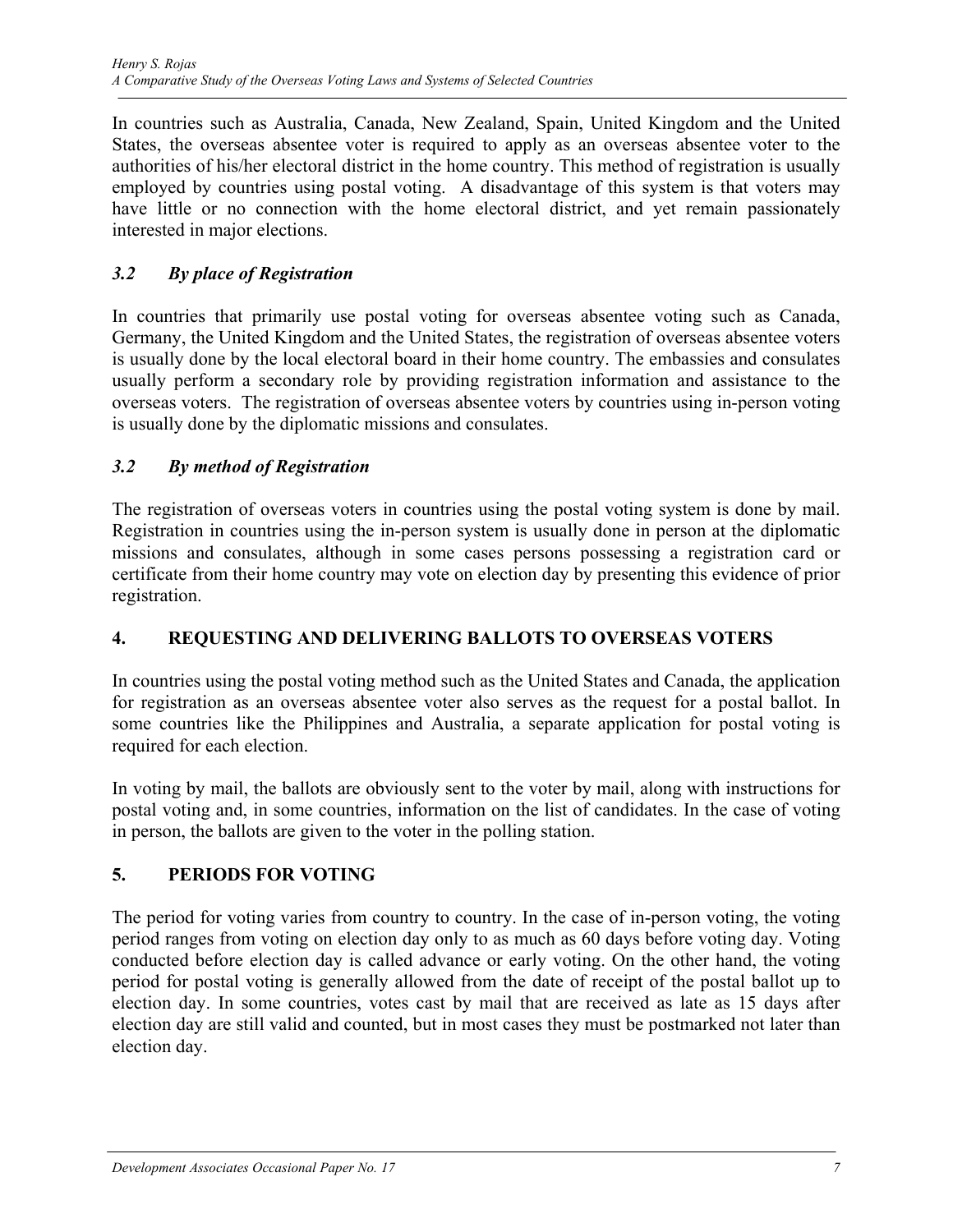### *5.1 In-Person Voting*

- Australia, voting in person is allowed from 48 hours after the declaration of nominations up to the close of voting on election day.
- Lithuania, voting in person starts ten days before election day.
- Philippines: voting in person is allowed within 30 days up to election day in case of landbased voters and within 60 days up to election day in case of sea-based voters.
- Portugal, voting in person starts two days before election day for presidential elections.
- Thailand, overseas voting in person is conducted and finished at least six days prior to election day.
- Indonesia, Moldova, Poland, Russia and Ukraine, voting in person at overseas polling stations is allowed only on election day itself.

### *5.2 Postal Voting*

Generally, overseas postal voters are allowed to mail their completed ballots upon receipt thereof. Countries using the postal voting system have set different deadlines for the receipt of the postal ballot. In the case of Canada, Germany, Indonesia, Philippines and the United Kingdom, postal votes received up to the close of voting on election day are counted.

Some countries require receipt of the postal ballots prior to election day. In New Zealand, postal ballots sent to New Zealand's diplomatic missions and consulates must be received before 4:00 p.m. on the day prior to election day. In Italy, overseas postal ballots are mailed to, and must be received by, the Italian embassies and consulates not later than ten days prior to election day. In Thailand, postal ballots must be received in the diplomatic missions and consulates at least six days before election day.

On the other hand, other countries allow receipt of the postal ballots within a reasonable period after the date of elections in the home country. In Australia, postal ballots received within 13 days after election day are still counted. In the United States, the deadline for receipt of the postal ballots is determined by the individual states. Several states count postal ballots received up to 15 days after election day, but they must be postmarked by election day.

#### *5.3 Addressee of Postal Ballots*

The recipient of postal ballots also varies. In the case of Australia, Germany, Spain, United Kingdom and the United States, postal ballots must be sent to, and received by, the proper electoral boards in their respective home countries.

In the case of Indonesia, Italy, Lithuania, Philippines and Thailand, postal ballots are required to be mailed to the diplomatic mission or consulate that has jurisdiction over the overseas absentee voter.

Canada and New Zealand provide the option for voters to mail their ballots either directly to the local electoral district in the home country, or to the diplomatic missions and consulates abroad.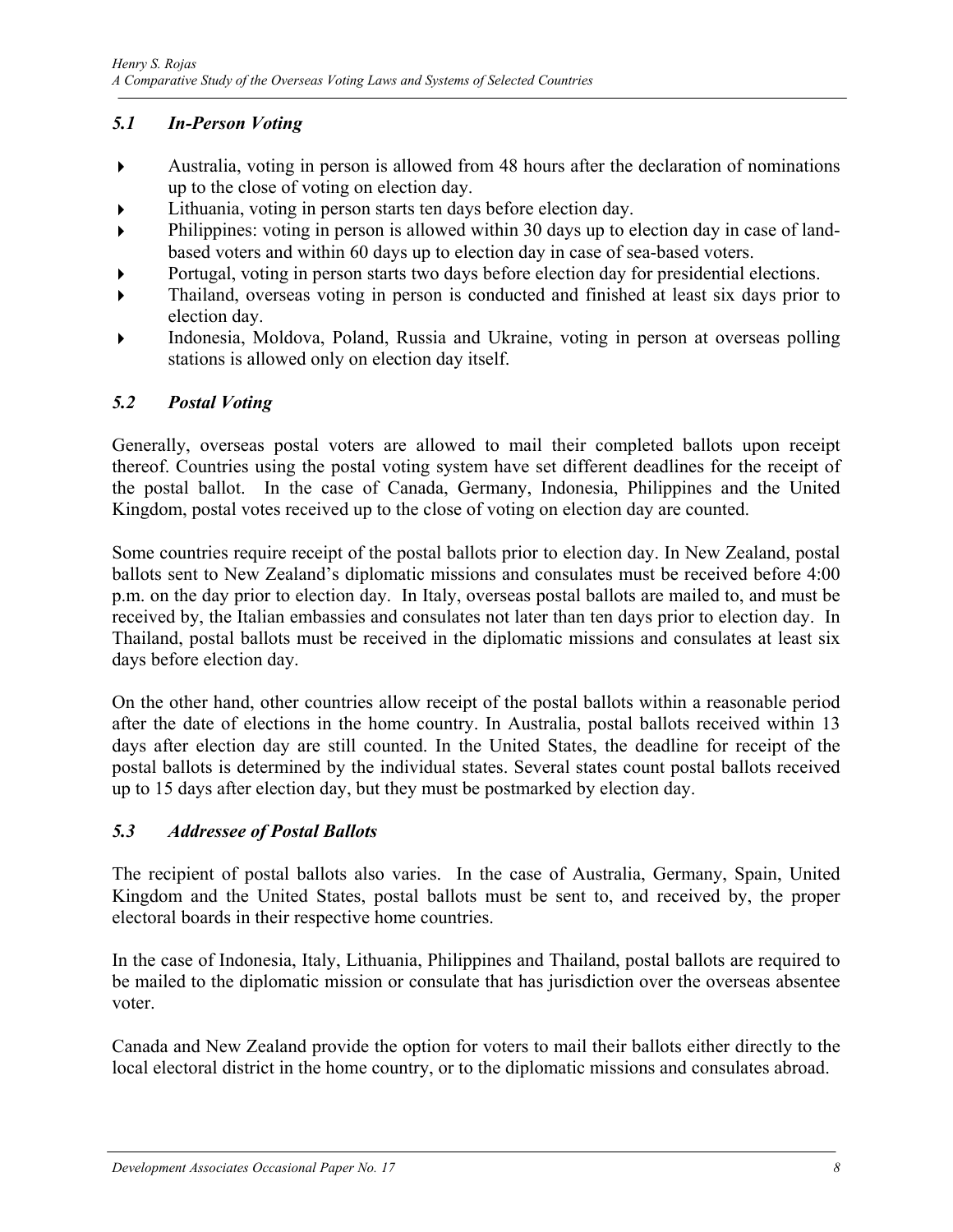#### **6. COUNTING AND CANVASSING OF VOTES**

Ballots cast in person at overseas polling stations are counted and canvassed in the overseas polling station itself.

Generally, postal ballots mailed to the diplomatic missions and consulates are also counted and canvassed abroad. The exceptions are Canada, Italy and New Zealand, where the postal ballots received by embassies and consulates are forwarded to the appropriate local electoral boards in the home countries where the postal ballots are counted and canvassed.

Postal ballots sent to the local electoral board in the voter's home country are counted and canvassed in the home country.

#### **7. POSITIONS THAT MAY BE VOTED UPON**

Most of the countries that are the subject of this study allow overseas absentee voting for all federal or national elective posts such as President, Vice President and Members of Congress or Parliament, and in national referenda.

Some countries such as Australia, Spain, the United Kingdom and the United States, allow their overseas citizens to vote for local electoral positions in their respective countries. This follows logically from the fact that these countries require overseas voters to obtain their ballots from the local electoral authority and return them to that authority.

#### **8. REPRESENTATION OF OVERSEAS CITIZENS IN POLICY MAKING BODIES**

Several countries have already institutionalized structures and mechanisms to increase the participation of their overseas citizens in the decision-making process in their home country.

In Italy, overseas Italian voters elect 12 Deputies and 6 Senators for the Single Global Overseas Constituency in Parliament. Overseas Portuguese elect four representatives to Parliament. In the Philippines, overseas Filipinos are allowed to vote for a maximum of three members of the House of Representatives through the party-list system.

Italy, Spain and Portugal have formed consultative bodies composed of elected or appointed expatriates. These consultative bodies are organized in order to maintain and strengthen the expatriates' link to their homeland.

In Italy, a consultative body called the General Council of Italians Abroad is organized at the national level. This Council is composed of 94 members (65 elected and 25 appointed) and is consulted by the Italian government on all matters concerning overseas Italians.<sup>3</sup> In each overseas consular district, overseas Italians elect their representatives to the Committees of Italians Abroad. These Committees, composed of 12 to 24 members, are elected by all Italians

 $\overline{a}$ 3 ibid., p. 20.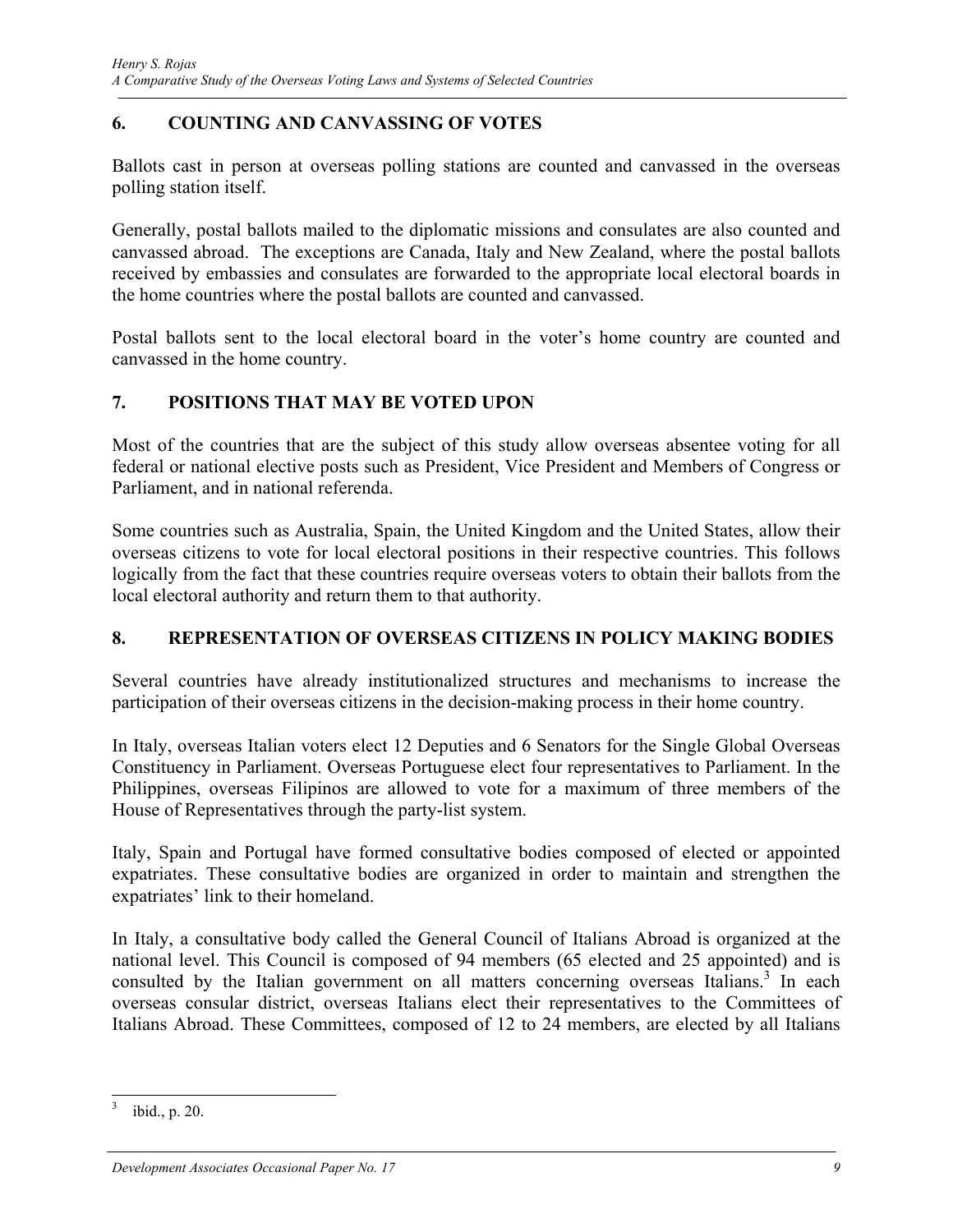registered in each consular district. The Committees collaborate with the Italian consulates on matters affecting Italian expatriates.<sup>4</sup>

In Spain, Councils of Spanish Residents are formed in each consular district. The Councils are consultative bodies for the Spanish consulates on matters affecting Spanish residents abroad. These Councils are composed of 7 to 21 members in each consular district, elected at large by the Spanish citizens who are registered voters in the consular district.<sup>5</sup>

The counterpart consultative assembly of Portuguese citizens abroad is called the Council of Portuguese Communities, and is composed of 100 members elected by Portuguese expatriates who are registered in the Portuguese consulates.<sup>6</sup>

#### **9. INFORMATION DISSEMINATION**

Information dissemination on overseas absentee voting is generally conducted by the country's national electoral commission and its diplomatic missions and consulates abroad. Announcements about overseas absentee voting are published in foreign newspapers and propagated among the expatriate communities. The United States has its Federal Voting Assistance Program, which is designed to assist American absentee voters out of the country and in the military. Politically affiliated organizations such as Democrats Abroad and Republicans Abroad conduct information drives to increase awareness about absentee voting among overseas Americans.

In the case of the Philippines, significant interest and participation in overseas absentee voting was generated through the efforts of non-governmental organizations and Filipino communities abroad, which took an active part in the passage of the overseas absentee voting law.

Most of the countries that are the subject of this study also benefit from the information and education campaigns initiated by non-governmental organizations. There appears to be a positive relationship between the amount of effort expended on information and education campaigns on increasing awareness of the opportunity for overseas absentee voting and the actual number of registrants and voters in elections.

Mr. Rojas is an attorney in the Philippines and Senior Partner at Morales Sayson & Rojas. He is Legal Counsel for the Center for Migrant Advocacy, Inc., and for Philippine Migrant Rights Watch, Inc., Philippine nongovernmental organizations advocating for migrant workers' rights and welfare, and a member of the Board of Trustees of the Lawyers;' League for Freedom. From 1992 to 1996 he was a legislative staff officer for the Committee on Civil, Political and Human Rights of the Philippine House of Representatives, and from 1990-91 he was Executive Director of the Friends of Filipino Migrant Workers, Inc. He received his LLB degree in 1996 and an AB in economics in 1998 from the University of the Philippines.

 4 ibid., p. 19.

<sup>5</sup> ibid., p. 15.

<sup>6</sup> ibid., p. 23.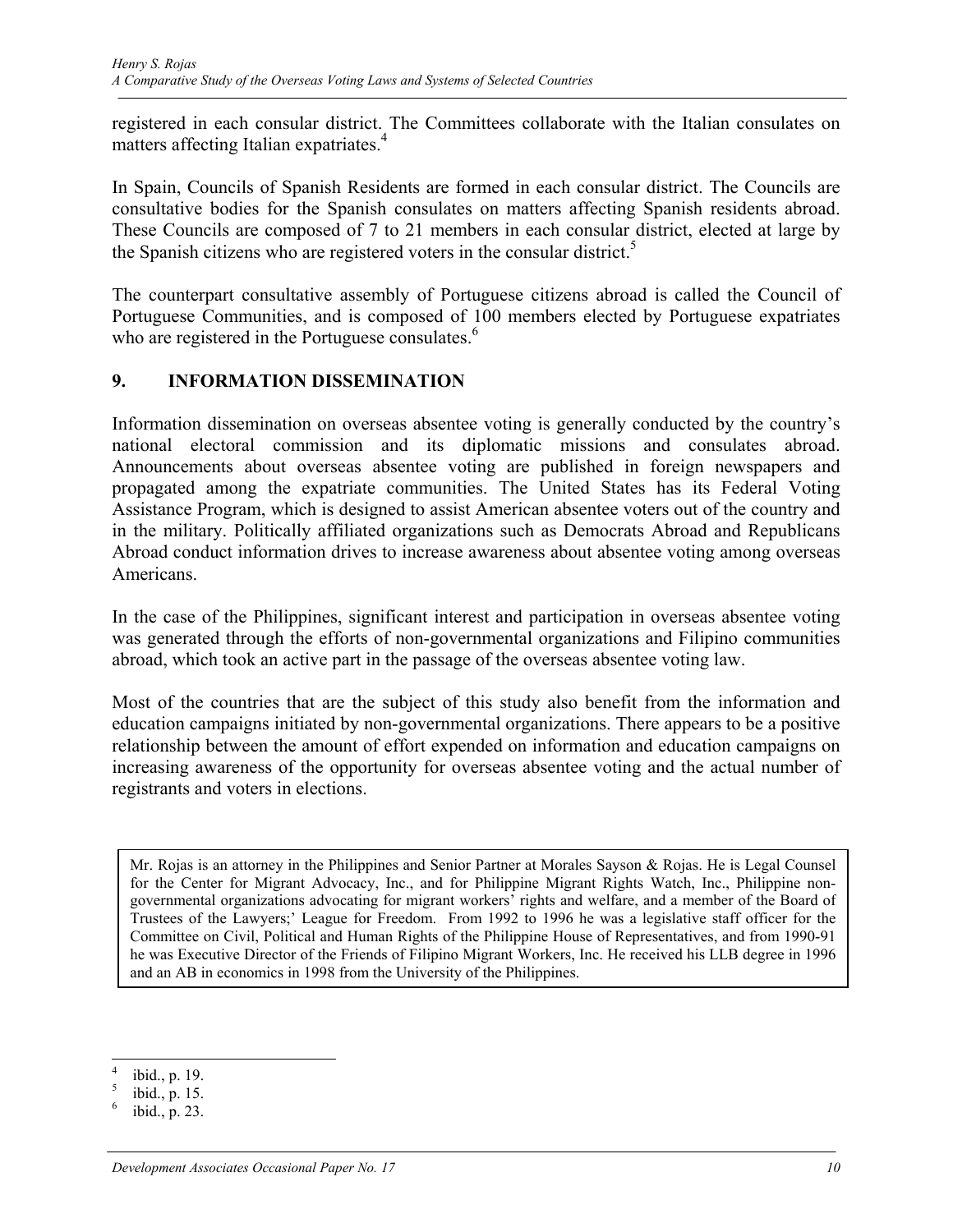| <b>COMPARATIVE TABLE ON OVERSEAS ABSENTEE VOTING</b>                 |                                                                                                                     |                                                                                                                                                                                                                                   |                                   |                                                                                                   |                                                                 |                                                                                |
|----------------------------------------------------------------------|---------------------------------------------------------------------------------------------------------------------|-----------------------------------------------------------------------------------------------------------------------------------------------------------------------------------------------------------------------------------|-----------------------------------|---------------------------------------------------------------------------------------------------|-----------------------------------------------------------------|--------------------------------------------------------------------------------|
|                                                                      |                                                                                                                     |                                                                                                                                                                                                                                   |                                   |                                                                                                   | <b>Deadline for</b>                                             |                                                                                |
| Country                                                              | <b>Oualification of</b><br><b>Overseas Voters</b>                                                                   | Who/what may<br>be voted                                                                                                                                                                                                          | <b>Voting</b><br><b>Method</b>    | <b>Voting Period</b>                                                                              | <b>Receipt of</b><br><b>Ballots</b>                             | <b>Voting</b><br><b>Statistics</b>                                             |
| Australia                                                            | A citizen <sup>8</sup> , age 18,<br>registered voter,                                                               | Members of<br>Parliament, State                                                                                                                                                                                                   | Voting in person                  | 48 hrs. from<br>declaration of                                                                    |                                                                 | $63,016^{10}$ in 2001<br>elections or                                          |
| 645,0007<br>estimated<br>overseas<br>voters                          | who must have left<br>Australia only in<br>past 6 years. <sup>9</sup>                                               | and Territory<br>elective positions if<br>allowed by<br>State/Territory law,                                                                                                                                                      | Postal voting                     | nominations until<br>election day;<br>From receipt of<br>postal ballot until                      | Up to 13 days<br>after election day                             | 9.77% of<br>estimated<br>number of<br>overseas voters                          |
| Canada                                                               | A citizen, age 18,<br>registered voter, and<br>outside Canada for<br>less than 5<br>consecutive years <sup>11</sup> | referenda<br>Federal positions,<br>referenda                                                                                                                                                                                      | Postal voting                     | election day<br>From receipt of<br>postal ballot                                                  | 6:00 p. m. on<br>election day in<br>Canada                      | Not available<br>(N. A.)                                                       |
| Germany                                                              | A citizen, age 18,<br>registered voter.<br>who must have left<br>Germany within past<br>25 years                    | Members of<br>Parliament.<br>Representatives to<br>European<br>Parliament                                                                                                                                                         | Postal voting                     | From receipt of<br>postal ballot                                                                  | 6:00 p. m. on<br>election day in<br>Germany                     | 36,936 (1998)<br>37,026(2002) <sup>12</sup>                                    |
| Indonesia<br>$1.36$ m (est.<br>overseas<br>population) <sup>13</sup> | A citizen, age $17^{14}$ ,<br>and a registered<br>voter                                                             | President, Vice-<br>President, Members<br>of Parliament for<br>electoral district of<br>Jakarta                                                                                                                                   | Voting in person<br>Postal voting | Election day                                                                                      | Election day                                                    | N. A. except for<br>The Netherlands<br>where turn-out<br>was 77% <sup>15</sup> |
| Italy<br>$3.5$ m (est.<br>overseas<br>voters)                        | A citizen, age 18 <sup>16</sup> ,<br>and a registered<br>voter                                                      | Members of<br>Parliament, 12<br>Deputies and<br>Senators for the<br>Single Global<br>Overseas<br>Constituency,<br>referenda, Members<br>of General Council<br>of Italians Abroad,<br>Representatives to<br>European<br>Parliament | Postal voting                     | From receipt of<br>postal ballot up to<br>10 <sup>th</sup> day before<br>election day in<br>Italy | 4:00 p.m. local<br>time of Thursday<br>prior to election<br>day | 459,545 or<br>21.8% turn-out<br>in 2003<br>referendum $17$                     |
| Lithuania<br>11,784<br>registered<br>overseas<br>voters              | A citizen, age 18,<br>and a registered<br>voter                                                                     | President, Members<br>of Parliament,<br>Representatives to<br>European<br>Parliament,<br>referenda                                                                                                                                | Voting in person<br>Postal voting | Not less than 10<br>days                                                                          | Election day                                                    | $45.75\%$ <sup>18</sup><br>46.38%                                              |
| Moldova                                                              | A citizen, age 18,<br>and a registered<br>voter                                                                     | President, Members<br>of Parliament,<br>referenda                                                                                                                                                                                 | Voting in person                  | Election day                                                                                      | Election day                                                    | N. A.                                                                          |

#### **COMPARATIVE TABLE ON OVERSEAS ABSENTEE VOTING**

 $\overline{a}$ 

<sup>7</sup> The Southern Cross Group, Enrolment and Voting in Australian Federal Elections for Australian Citizens Overseas (2002), p. 6 available at http://www.southern-cross-group.org.

<sup>8</sup> <sup>8</sup> British subjects who are registered voters in a Commonwealth electoral roll as of January 25, 1984 may vote.<br><sup>9</sup> Annual extension of registration as an overseas absentee voter is allowed.

<sup>&</sup>lt;sup>10</sup> Overseas citizens accounted for only 14% of votes cast. Bulk of votes cast by those temporarily abroad during election period.<br><sup>11</sup> The 5 year restriction does not apply to: (a) members of Canadian forces posted abro of its provinces posted outside of Canada; (c) employees of international organizations where Canada is a contributing member; and (d) persons living with  $(a)$ ,  $(b)$ , and  $(c)$ .

<sup>&</sup>lt;sup>12</sup> http://www.destatis.de/presse/deutsch/wahl2002/statement\_22\_01.htm.<br><sup>13</sup> Asian Migrant Yearbook (2002-2003), p. 159.<br><sup>14</sup> A eiting who is magging as hea been magging may use ayon if not yet.

<sup>&</sup>lt;sup>14</sup> A citizen who is married or has been married may vote even if not yet 17 years old.<br><sup>15</sup> 1,855 voted out of 2,400 registered Indonesian voters in The Netherlands for the April 2004 elections.

<sup>&</sup>lt;sup>16</sup> Only Italian citizens who are 25 years old are allowed to vote for senators.<br><sup>17</sup> Ministry of Interior, available at http://cedweb.mininterno.it:8880/votanti/ and Ministry for Overseas Italians, available at

http://www.ministeroitalianinelmondo.it/0004Gli\_i/ 0020Le\_Com/0063Gli\_It/ 18 5,391 voted out of 11,784 registered overseas voters in the first round of the 1997 Presidential elections. Overseas voter turnout was 46.38% in second round.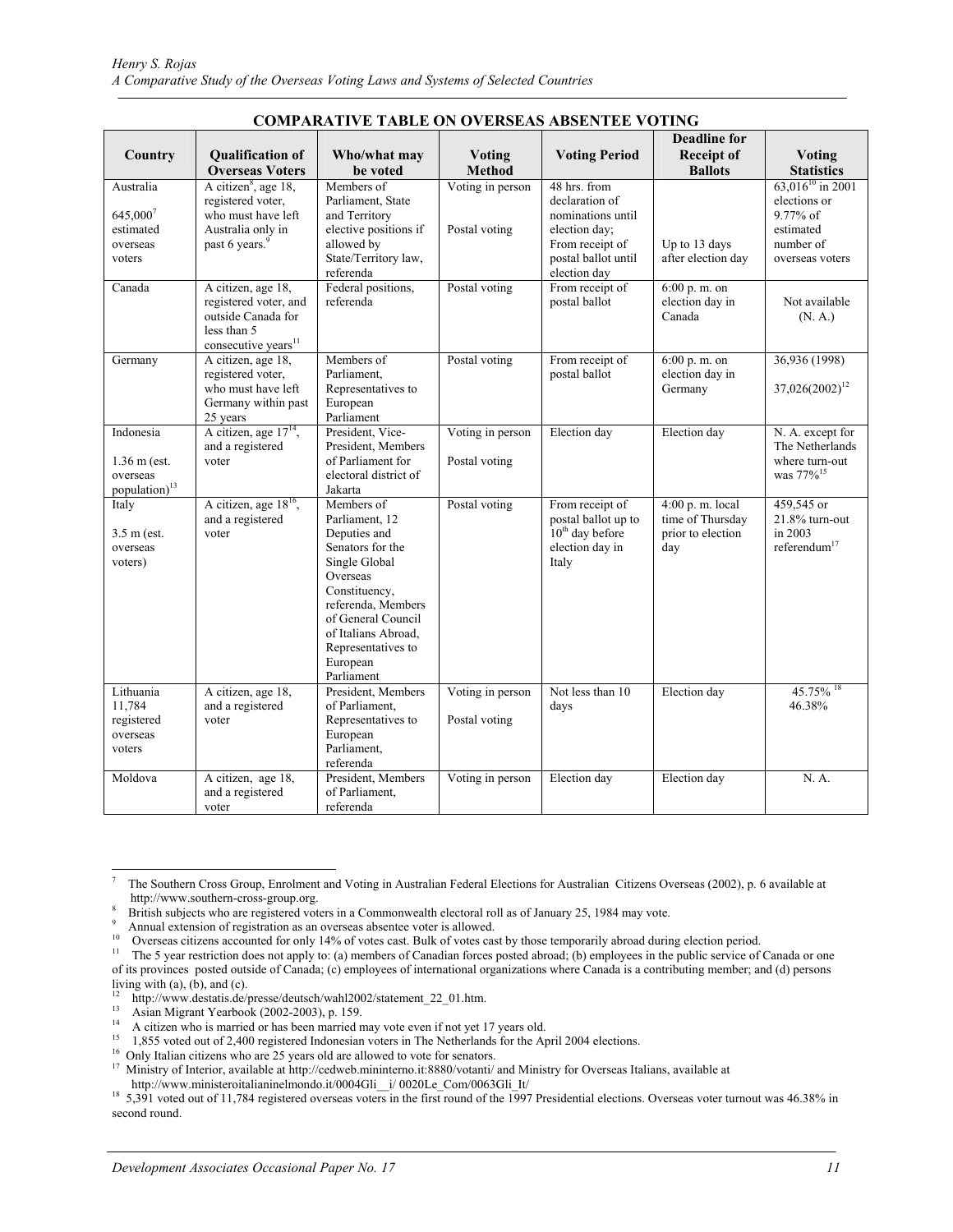| <b>New Zealand</b><br>850,000 (est.<br>overseas<br>population)       | A citizen or<br>permanent resident.<br>age 18, and a<br>registered voter <sup>19</sup>      | Representatives to<br>Parliament, political<br>parties for<br>proportion of seats<br>in Parliament,<br>referenda                                                     | Voting in person<br>Postal voting<br>Fax voting | From receipt of<br>postal ballot                                                                                                         | Election day<br>except postal<br>ballots delivered<br>to Overseas<br>Returning Officers<br>on day prior to<br>elections <sup>20</sup> | 11,387 overseas<br>votes cast in<br>1999 general<br>elections <sup>21</sup> |
|----------------------------------------------------------------------|---------------------------------------------------------------------------------------------|----------------------------------------------------------------------------------------------------------------------------------------------------------------------|-------------------------------------------------|------------------------------------------------------------------------------------------------------------------------------------------|---------------------------------------------------------------------------------------------------------------------------------------|-----------------------------------------------------------------------------|
| Philippines<br>7.76 m (est.<br>overseas<br>population) <sup>22</sup> | A citizen <sup>23</sup> , age 18,<br>and a registered<br>voter                              | President, Vice-<br>President, Senators<br>and Party-List<br>Representatives to<br>Congress                                                                          | Voting in person<br>Postal voting               | 30 days for land-<br>based voters: 60<br>days for seamen                                                                                 | Election day                                                                                                                          | $65\%^{24}$                                                                 |
| Poland                                                               | A citizen, age 18,<br>and a registered<br>voter                                             | President, Members<br>of Parliament,<br>Representatives to<br>European<br>Parliament,<br>referenda                                                                   | Voting in person                                | Election day                                                                                                                             | 8:00 p.m. local<br>time on election<br>dav                                                                                            | N. A.                                                                       |
| Portugal<br>$4.6$ m (est.<br>number of<br>overseas<br>Portuguese)    | A citizen, age 18,<br>and a registered<br>voter                                             | President, 4<br>Representatives to<br>Parliament.<br>Representatives to<br>European<br>Parliament.<br>Members of Council<br>of Portuguese<br>Communities             | Voting in person<br>Postal voting               | 3 days including<br>election day for<br>presidential<br>elections:<br>from receipt of<br>postal ballot for<br>parliamentary<br>elections | 7:00 p.m. on<br>election day                                                                                                          | N. A.                                                                       |
| Russia                                                               | A citizen, age 18,<br>and a registered<br>voter <sup>25</sup>                               | President, Members<br>of Parliament.<br>referenda                                                                                                                    | Voting in person                                | Election day                                                                                                                             | Election day                                                                                                                          | N. A.                                                                       |
| Spain                                                                | A citizen, age 18,<br>and a registered<br>voter                                             | Members of<br>Parliament,<br>Representatives to<br>European<br>Parliament, local<br>elective positions,<br>referenda, Members<br>of Councils of<br>Spanish Residents | Postal voting                                   | From receipt of<br>postal ballot                                                                                                         | Day prior to<br>election day in<br>Spain                                                                                              | N. A.                                                                       |
| Thailand                                                             | A citizen, age 18 on<br>January 1 in year of<br>election, and a<br>registered voter $^{26}$ | Members of<br>Parliament                                                                                                                                             | Voting in person<br>Postal voting               | Variable subject to<br>discretion of<br>embassy or<br>consulate                                                                          | 6 days before<br>election day in<br>Thailand                                                                                          | 39.53% (2000)<br>35.7% $(2001)^{27}$                                        |
| Ukraine<br>Up to 7m<br>overseas<br>Ukrainians                        | A citizen, age 18,<br>and a registered<br>voter. <sup>28</sup>                              | President, Members<br>of Parliament,<br>referenda                                                                                                                    | Voting in person                                | Election day                                                                                                                             | Election day                                                                                                                          | 25.24% (1999)<br>42.52% $(2002)^{29}$                                       |

 $19\,$ 19 Must have been in New Zealand within the past 3 years (for citizens) or within the past 12 months (for permanent residents). This rule does not apply to: (a) public servants or military personnel; (b) heads of missions or posts; (c) officers or employees of the New Zealand Trade Development Board; & (d) spouse, child or child of the spouse accompanying (a), (b), or (c).<br><sup>20</sup> Allowed to be counted up to 10 days after the elections.<br><sup>21</sup> http://www.justice.govt.nz/pubs/reports/2000/election\_e9\_1999

<sup>&</sup>lt;sup>22</sup> The Department of Foreign Affairs estimated that the  $\overline{\text{maximum}}$  estimate for overseas voter registration is 975,000 based on conditions of law.<br><sup>23</sup> Filipino citizens who have acquired permanent resident status in

declaring that they

have not applied for a foreign citizenship and that they shall resume actual physical permanent residence in the Philippines not later than 3 years from the date

of approval of their registration as an overseas absentee voter.

<sup>&</sup>lt;sup>24</sup> 233, 092 votes cast abroad out of 364,187 registered overseas absentee voters for the May 2004 elections.<br><sup>25</sup> An oral application to register and vote on election day is allowed.<br><sup>26</sup> A naturalized Thai citizen can v

<sup>&</sup>lt;sup>27</sup> 10,302 overseas votes were cast out of 26,058 registered overseas voters in 2000; 14,521 voted abroad out of 40,690 registered overseas voters in 2001.

Must have crossed the Ukrainian border legally.

<sup>&</sup>lt;sup>29</sup> 30,598 overseas votes were cast out of 121,201 registered overseas voters in 1999; 21,315 voted abroad out of 50,133 registered overseas voters in 2002.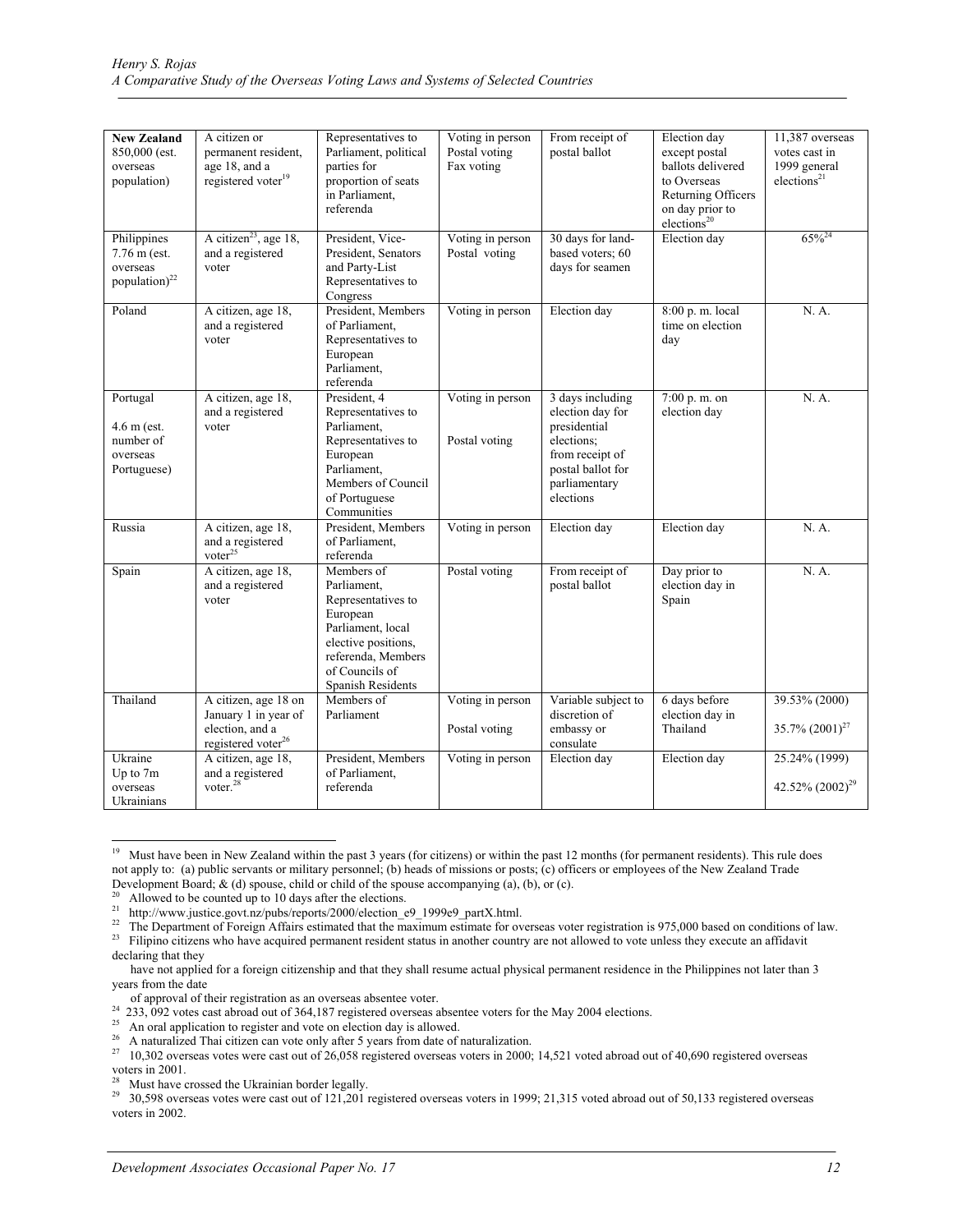| <b>United</b><br>Kingdom                                                           | A citizen, age 18,<br>and a registered<br>voter in UK<br>within the last 15<br>years. <sup>30</sup> | Members of<br>Parliament,<br>Representatives to<br>European<br>Parliament, local<br>and devolved<br>assembly<br>elections <sup>31</sup>                                                                                                                                                                                     | Postal voting<br>Proxy voting                        | From receipt of<br>postal ballot<br>Election day | $10:00$ p.m. of<br>election day in<br><b>U.K.</b>                                     | N. A.       |
|------------------------------------------------------------------------------------|-----------------------------------------------------------------------------------------------------|-----------------------------------------------------------------------------------------------------------------------------------------------------------------------------------------------------------------------------------------------------------------------------------------------------------------------------|------------------------------------------------------|--------------------------------------------------|---------------------------------------------------------------------------------------|-------------|
| <b>USA</b><br>$2-3$ m. (est.)<br>number of<br>voting age<br>overseas<br>Americans) | A citizen, age 18,<br>and a registered<br>voter                                                     | General, special,<br>primary and run-<br>off elections for<br>federal offices<br>such as the Office<br>of the President.<br>Vice President, or<br>of Senator or<br>Representative in,<br>or Delegate or<br>Resident<br>Commissioner to.<br>Congress; State<br>and local offices.<br>as may be<br>provided by State<br>laws. | Postal voting<br>Fax voting<br>E-mail<br>voting $32$ | From receipt of<br>postal ballot                 | Subject to State<br>laws; up to 15<br>days after<br>election in some<br><b>States</b> | $37\%^{33}$ |

 $30\,$ 

<sup>&</sup>lt;sup>30</sup> Citizens, now of voting age who left UK as minors, are allowed to register if parent/guardian was a registered voter in past 15 years.<br><sup>31</sup> Crown Servants and employees of British Council allowed to vote in local and among federal civilian employees overseas was 65% and the voting participation rate among the Uniformed Services was 69%.